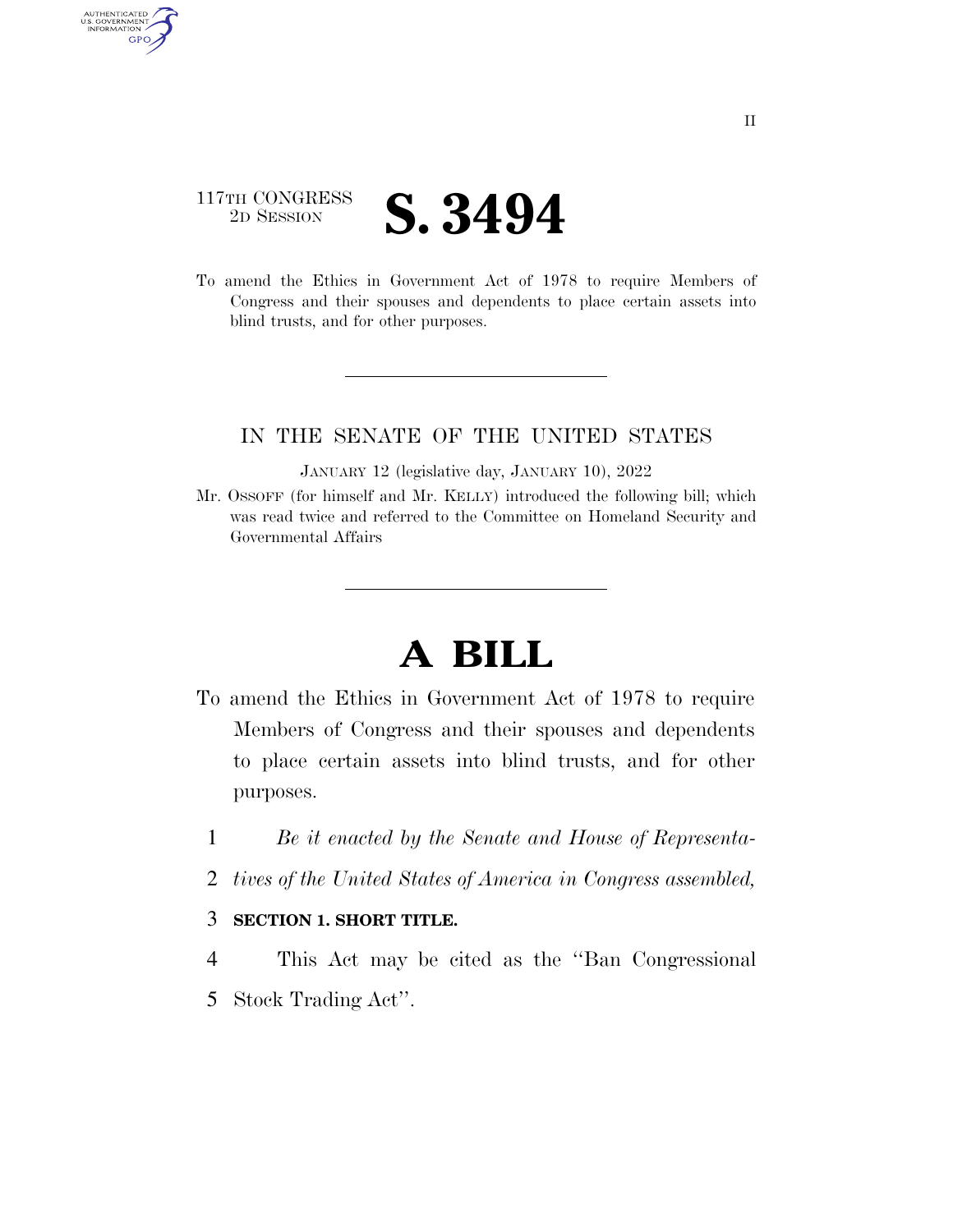| 1              | SEC. 2. PLACEMENT OF CERTAIN ASSETS OF MEMBERS OF          |
|----------------|------------------------------------------------------------|
| $\overline{2}$ | CONGRESS, SPOUSES, AND DEPENDENTS IN                       |
| 3              | <b>QUALIFIED BLIND TRUSTS.</b>                             |
| $\overline{4}$ | The Ethics in Government Act of 1978 (5 U.S.C.             |
| 5              | App.) is amended by inserting after title I the following: |
| 6              | "TITLE II—CERTAIN ASSETS OF                                |
| 7              | MEMBERS OF CONGRESS,                                       |
| 8              | <b>SPOUSES, AND DEPENDENTS</b>                             |
| 9              | "SEC. 201. DEFINITIONS.                                    |
| 10             | "In this title:                                            |
| 11             | "(1) COMMODITY.—The term 'commodity' has                   |
| 12             | the meaning given the term in section 1a of the            |
| 13             | Commodity Exchange Act (7 U.S.C. 1a).                      |
| 14             | $``(2)$ COVERED INVESTMENT.—                               |
| 15             | "(A) IN GENERAL.—The term 'covered in-                     |
| 16             | vestment' means—                                           |
| 17             | "(i) an investment in a security, a                        |
| 18             | commodity, or a future; and                                |
| 19             | ``(ii)<br>any economic interest<br>com-                    |
| 20             | parable to an interest described in clause                 |
| 21             | (i) that is acquired through synthetic                     |
| 22             | means, such as the use of a derivative, in-                |

- lar means.
- 25 "(B) INCLUSIONS.—The term 'covered in-vestment' includes an investment or economic

cluding an option, warrant, or other, simi-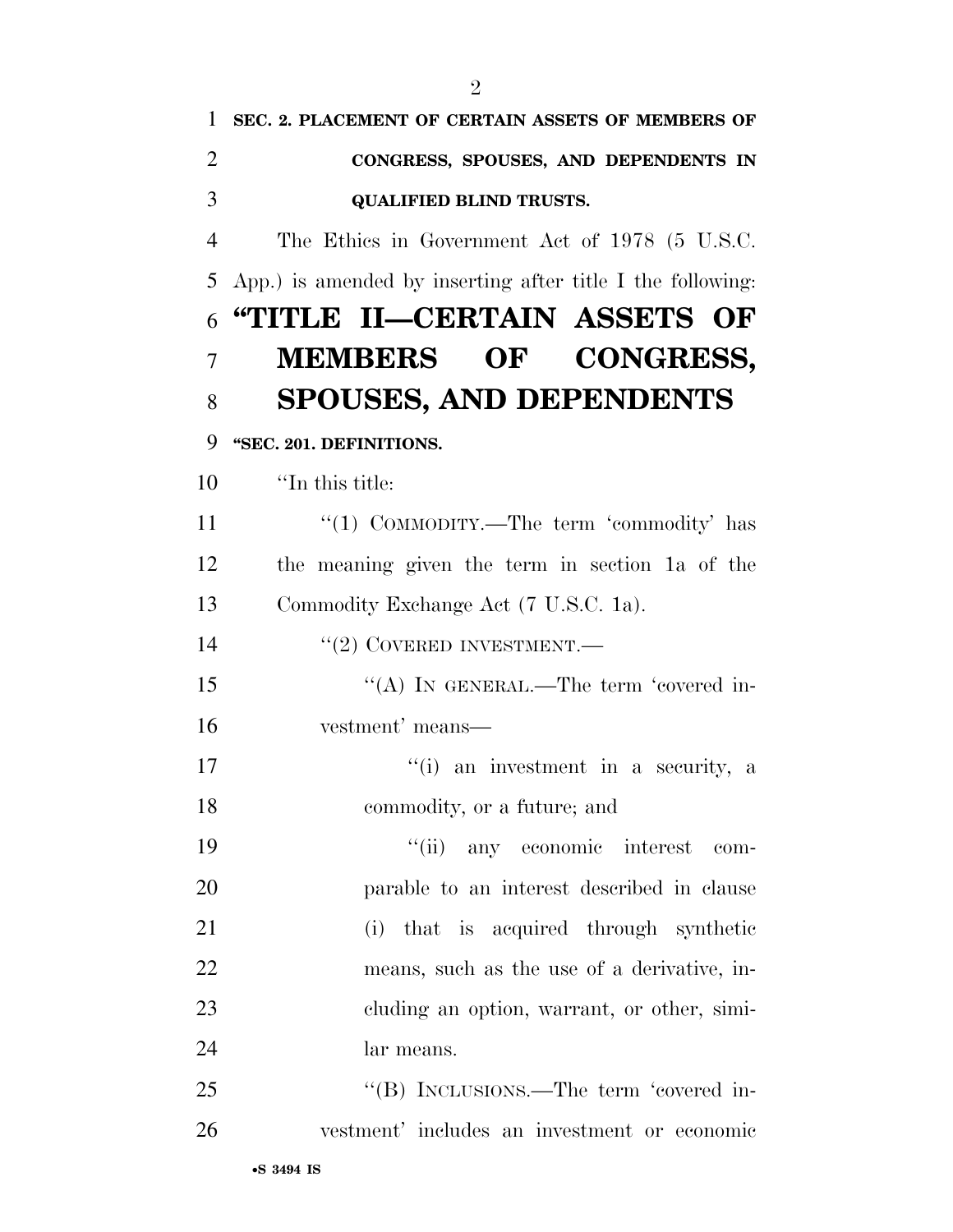| $\mathbf{1}$   | interest described in subparagraph (A) that is  |
|----------------|-------------------------------------------------|
| $\overline{2}$ | held directly, or in which an individual has an |
| 3              | indirect, beneficial, or economic interest,     |
| $\overline{4}$ | through—                                        |
| 5              | $f(i)$ an investment fund;                      |
| 6              | "(ii) a trust (other than a qualified           |
| $\tau$         | blind trust);                                   |
| 8              | "(iii) an employee benefit plan; or             |
| 9              | "(iv) a deferred compensation plan,             |
| 10             | including a carried interest or other agree-    |
| 11             | ment tied to the performance of an invest-      |
| 12             | ment, other than a fixed cash payment.          |
| 13             | "(C) EXCLUSIONS.—The term 'covered in-          |
| 14             | vestment' does not include—                     |
| 15             | "(i) a diversified mutual fund (includ-         |
| 16             | ing any holdings of such a fund);               |
| 17             | "(ii) a diversified exchange-traded             |
| 18             | fund (including any holdings of such a          |
| 19             | fund);                                          |
| 20             | "(iii) a United States Treasury bill,           |
| 21             | note, or bond;                                  |
| 22             | "(iv) compensation from the primary             |
| 23             | occupation of a spouse or dependent of a        |
|                |                                                 |

Member of Congress; or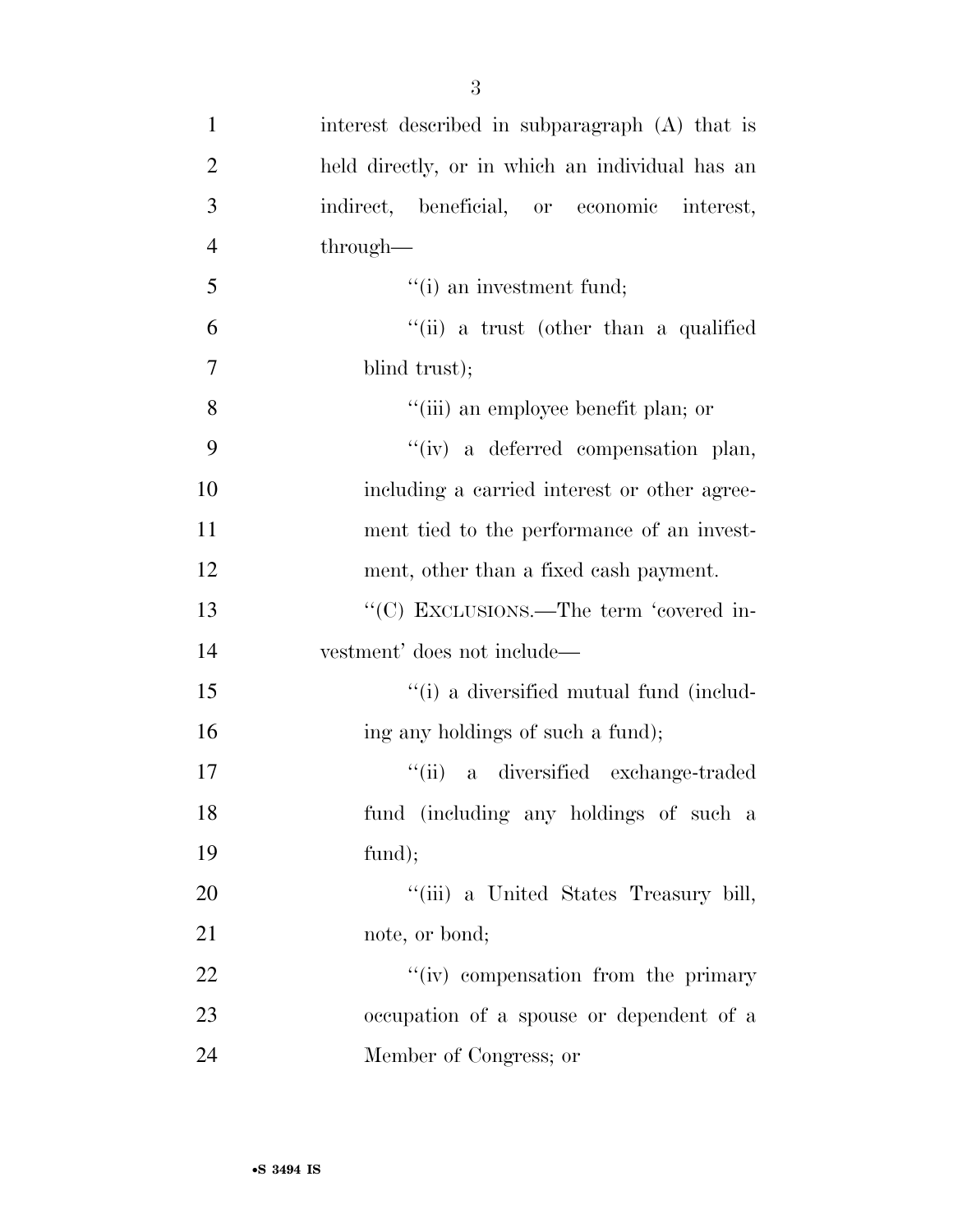| $\mathbf{1}$   | $f'(v)$ any investment fund held in a                  |
|----------------|--------------------------------------------------------|
| $\overline{2}$ | Federal, State, or local government em-                |
| 3              | ployee retirement plan.                                |
| $\overline{4}$ | "(D) CLARIFICATION.—An investment that                 |
| 5              | achieves compliance with applicable environ-           |
| 6              | mental, social, and governance criteria shall not      |
| 7              | be considered to be a covered investment solely        |
| 8              | by reason of that compliance.                          |
| 9              | $(3)$ CURRENT.—The term 'current', with re-            |
| 10             | spect to a Member of Congress, means an individual     |
| 11             | who is serving as a Member of Congress on the date     |
| 12             | of enactment of the Ban Congressional Stock Trad-      |
| 13             | ing Act.                                               |
| 14             | "(4) DEPENDENT.—The term 'dependent', with             |
| 15             | respect to an individual, means a child or other rel-  |
| 16             | ative who is a resident of the immediate household     |
| 17             | of the individual.                                     |
| 18             | $\lq(5)$ DIVERSIFIED.—The term 'diversified',          |
| 19             | with respect to a fund, trust, or plan, means that     |
| <b>20</b>      | the fund, trust, or plan does not have a stated policy |
| 21             | of concentrating its investments in any industry,      |
| 22             | business, single country other than the United         |
| 23             | States, or bonds of a single State.                    |
| 24             | $\cdot\cdot$ (6) FUTURE.—The term 'future' means—      |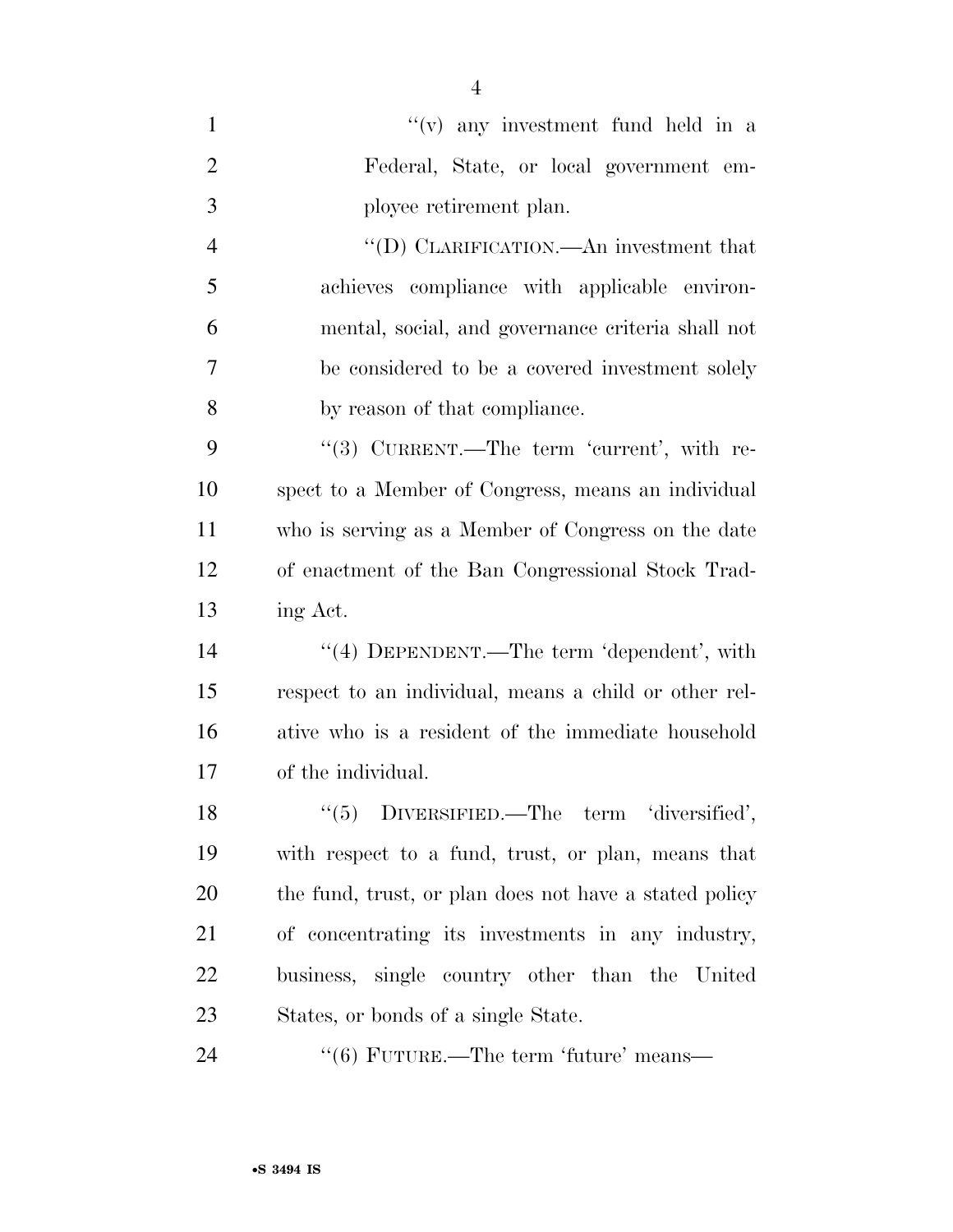| $\mathbf{1}$   | $\lq\lq$ a security future (as defined in sec-          |
|----------------|---------------------------------------------------------|
| $\overline{2}$ | tion 3(a) of the Securities Exchange Act of             |
| 3              | 1934 (15 U.S.C. 78 $e(a)$ )); and                       |
| $\overline{4}$ | "(B) any other contract for the sale of a               |
| 5              | commodity for future delivery.                          |
| 6              | "(7) INITIAL PROPERTY.—The term 'initial                |
| 7              | property' means an asset or financial interest trans-   |
| 8              | ferred to a qualified blind trust by, or on behalf of,  |
| 9              | an interested party or a relative of an interested      |
| 10             | party, regardless of whether the asset or financial     |
| 11             | interest is transferred to the qualified blind trust on |
| 12             | or after the date of establishment of the qualified     |
| 13             | blind trust.                                            |
| 14             | "(8) INTERESTED PARTY.—The term 'inter-                 |
| 15             | ested party' has the meaning given the term in sec-     |
| 16             | tion $102(f)(3)(E)$ .                                   |
| 17             | "(9) MEMBER OF CONGRESS.—The term 'Mem-                 |
| 18             | ber of Congress' has the meaning given the term in      |
| 19             | section 109.                                            |
| <b>20</b>      | "(10) NEW.—The term 'new', with respect to a            |
| 21             | Member of Congress, means an individual who—            |
| 22             | $\lq\lq$ is not a current Member of Congress;           |
| 23             | but                                                     |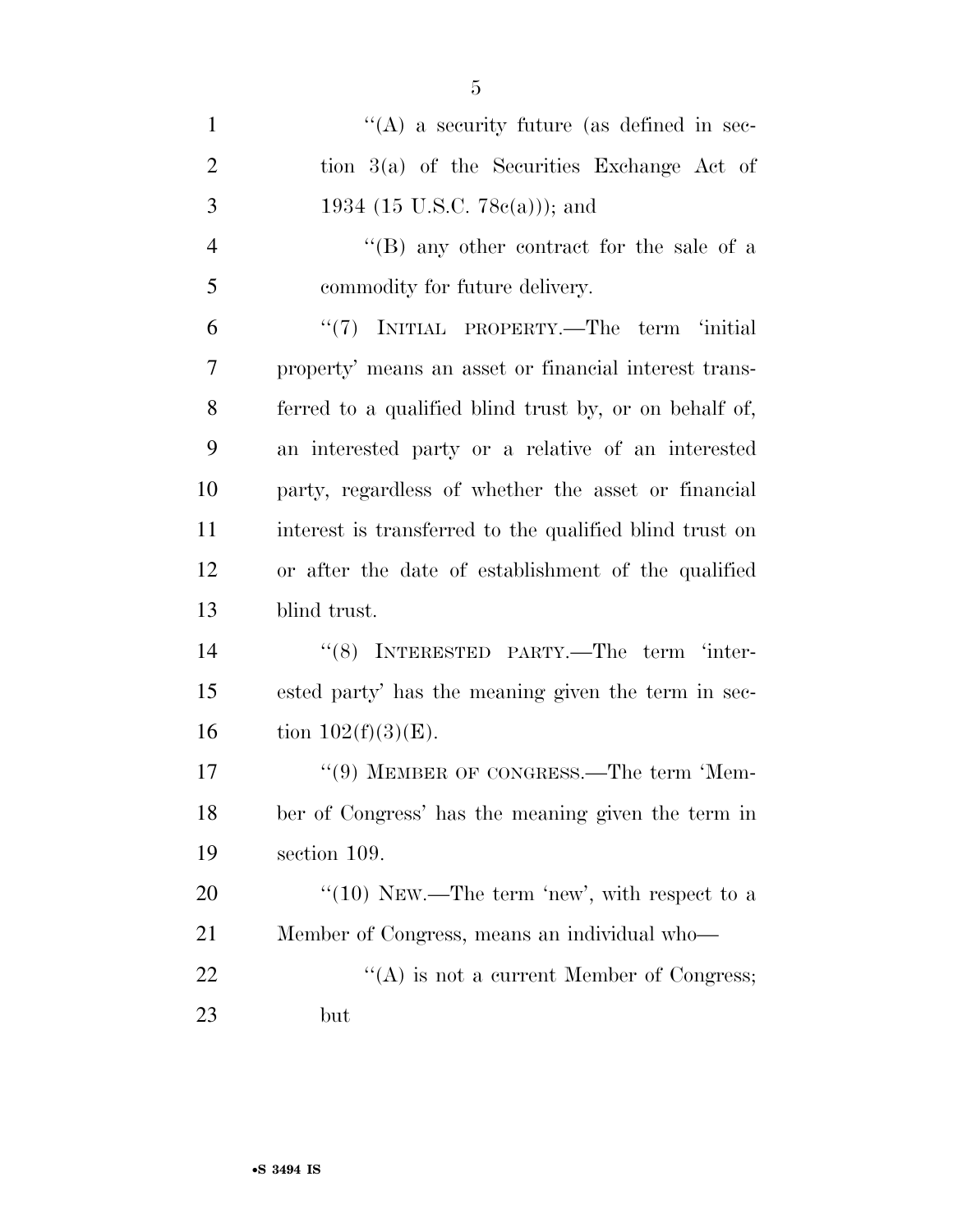| $\mathbf{1}$   | "(B) commences service as a Member of                  |
|----------------|--------------------------------------------------------|
| $\overline{2}$ | Congress after the date of enactment of the            |
| 3              | Ban Congressional Stock Trading Act.                   |
| 4              | " $(11)$ QUALIFIED BLIND TRUST.—The term               |
| 5              | 'qualified blind trust' means a qualified blind trust  |
| 6              | (as defined in section $102(f)(3)$ ) that has been ap- |
| 7              | proved in writing by the applicable supervising ethics |
| 8              | office under section $102(f)(3)(D)$ .                  |
| 9              | "(12) SECURITY.—The term 'security' has the            |
| 10             | meaning given the term in section $3(a)$ of the Secu-  |
| 11             | rities Exchange Act of 1934 (15 U.S.C. 78 $c(a)$ ).    |
| 12             | "(13) SUPERVISING ETHICS OFFICE.—The term              |
| 13             | 'supervising ethics office' has the meaning given the  |
| 14             | term in section 109.                                   |
| 15             | "SEC. 202. PLACEMENT OF CERTAIN ASSETS IN QUALIFIED    |
| 16             | <b>BLIND TRUSTS.</b>                                   |
| 17             | "(a) CURRENT MEMBERS OF CONGRESS.-                     |
| 18             | "(1) CERTIFICATION.—Not later than 30 days             |
| 19             | after the date of enactment of the Ban Congres-        |
| 20             | sional Stock Trading Act, each current Member of       |
| 21             | Congress shall submit to the applicable supervising    |
| <u>22</u>      | ethics office a certification that, as applicable—     |
| 23             | $\lq\lq$ for each covered investment owned by          |
| 24             | the Member of Congress or a spouse or depend-          |
| 25             | ent of the Member of Congress, the Member of           |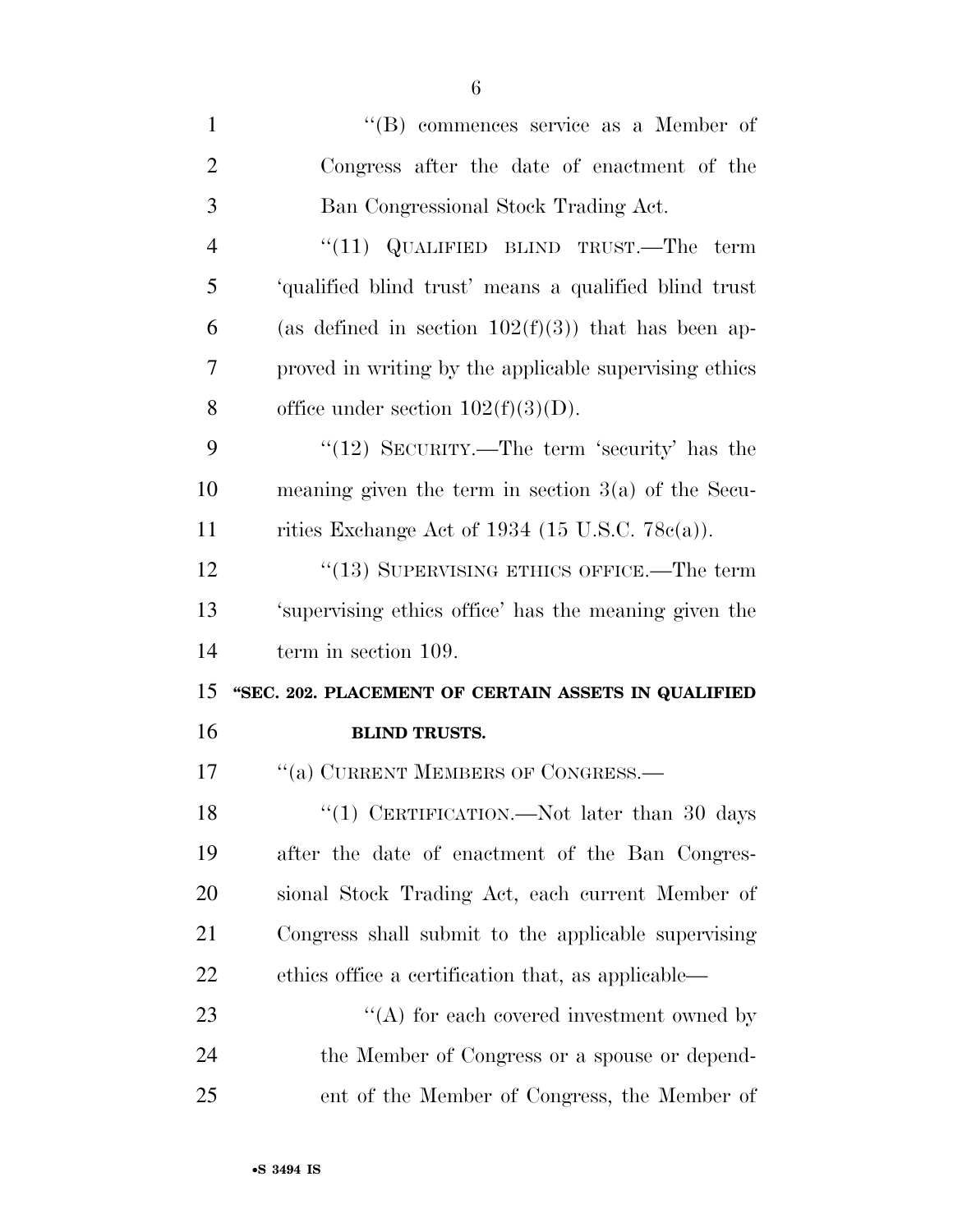| $\mathbf{1}$   | Congress, or the applicable spouse or dependent    |
|----------------|----------------------------------------------------|
| $\overline{2}$ | of the Member of Congress, will—                   |
| 3              | $f'(i)$ divest the covered investment; or          |
| $\overline{4}$ | "(ii) place the covered investment in a            |
| 5              | qualified blind trust, including by estab-         |
| 6              | lishing a qualified blind trust for that pur-      |
| 7              | pose, if necessary; or                             |
| 8              | $\lq\lq$ (B) neither the Member of Congress nor    |
| 9              | any spouse or dependent of the Member of Con-      |
| 10             | gress owns a covered investment.                   |
| 11             | "(2) DIVESTITURE OR PLACEMENT IN QUALI-            |
| 12             | FIED BLIND TRUST.                                  |
| 13             | "(A) REQUIREMENT.—Subject to para-                 |
| 14             | graph $(3)$ , not later than 120 days after the    |
| 15             | date of enactment of the Ban Congressional         |
| 16             | Stock Trading Act, each current Member of          |
| 17             | Congress shall divest, or place in a qualified     |
| 18             | blind trust (including by establishing a qualified |
| 19             | blind trust for that purpose, if necessary), each  |
| 20             | covered investment owned by the Member of          |
| 21             | Congress or a spouse or dependent of the Mem-      |
| 22             | ber of Congress.                                   |
| 23             | "(B) DIVESTITURE.—A current Member of              |
| 24             | Congress shall divest a covered investment held    |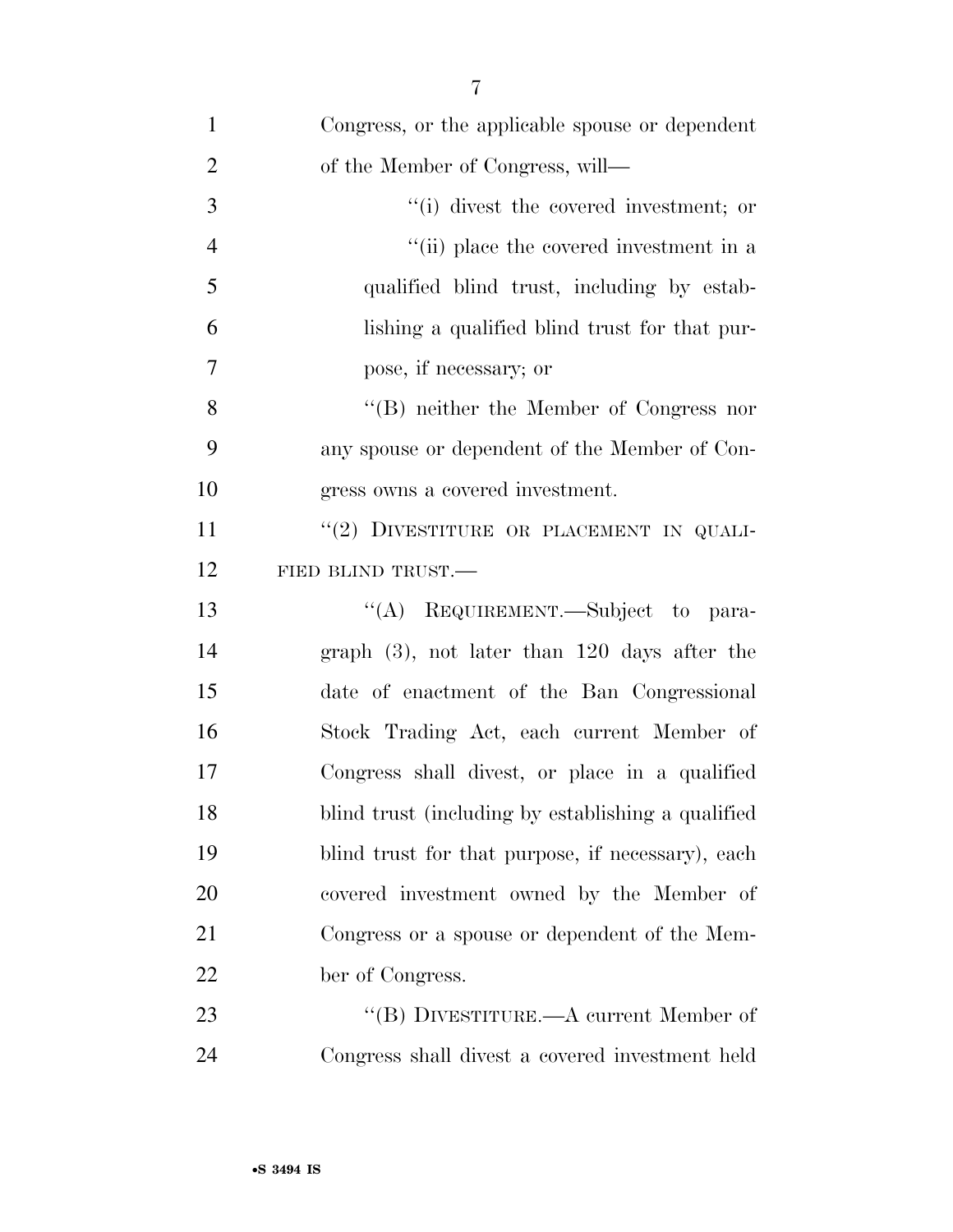| $\mathbf{1}$   | by the Member of Congress or a spouse or de-         |
|----------------|------------------------------------------------------|
| $\overline{2}$ | pendent of the Member of Congress if—                |
| 3              | "(i) the Member of Congress, or the                  |
| $\overline{4}$ | applicable spouse or dependent of the                |
| 5              | Member of Congress, is unable to place the           |
| 6              | covered investment in a qualified blind              |
| $\tau$         | trust by the date described in subpara-              |
| 8              | graph (A); and                                       |
| 9              | "(ii) the Member of Congress fails to                |
| 10             | obtain an extension pursuant to paragraph            |
| 11             | (3).                                                 |
| 12             | "(3) EXTENSIONS.—If a current Member of              |
| 13             | Congress, or a spouse or dependent of the Member     |
| 14             | of Congress, is unable to place a covered investment |
| 15             | in a qualified blind trust by the date described in  |
| 16             | paragraph $(2)(A)$ , the Member of Congress may re-  |
| 17             | quest, and the supervising ethics office may grant,  |
| 18             | 1 or more reasonable extensions, subject to the con- |
| 19             | ditions that—                                        |
| 20             | "(A) the total period of time covered by all         |
| 21             | extensions granted to the Member of Congress         |
| 22             | for the covered investment shall not exceed 180      |
| 23             | days; and                                            |
| 24             | $\lq\lq$ (B) the period covered by a single exten-   |
| 25             | sion shall be not longer than 45 days.               |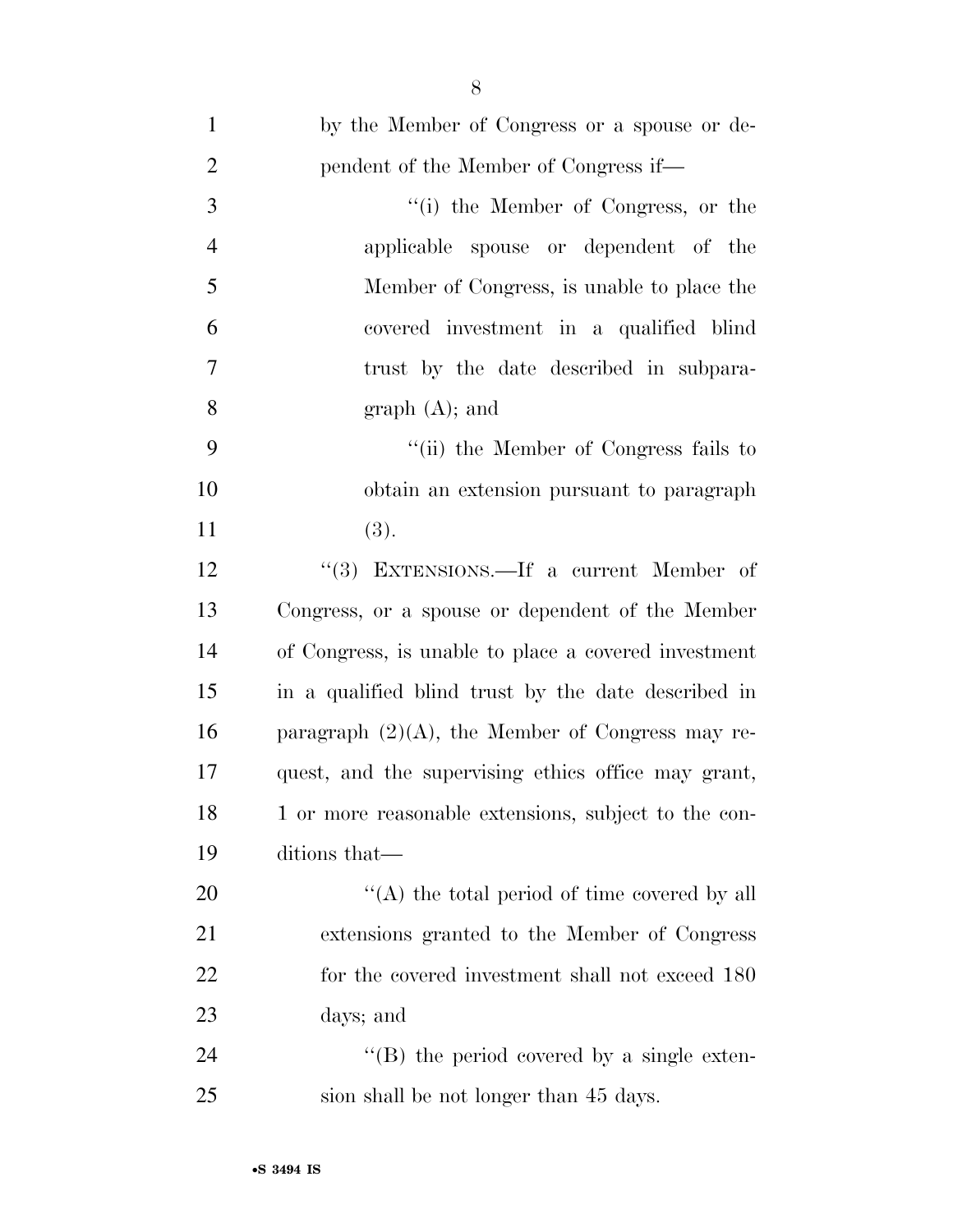| $\mathbf{1}$   | "(b) NEW MEMBERS OF CONGRESS.—                        |
|----------------|-------------------------------------------------------|
| $\overline{2}$ | "(1) CERTIFICATION.—Not later than 30 days            |
| 3              | after the date on which an individual becomes a new   |
| $\overline{4}$ | Member of Congress, the new Member of Congress        |
| 5              | shall submit to the applicable supervising ethics of- |
| 6              | fice a certification that, as applicable—             |
| 7              | $\lq\lq$ for each covered investment owned by         |
| 8              | the Member of Congress or a spouse or depend-         |
| 9              | ent of the Member of Congress, the Member of          |
| 10             | Congress, or the applicable spouse or dependent       |
| 11             | of the Member of Congress, will—                      |
| 12             | "(i) divest the covered investment; or                |
| 13             | "(ii) place the covered investment in a               |
| 14             | qualified blind trust, including by estab-            |
| 15             | lishing a qualified blind trust for that pur-         |
| 16             | pose, if necessary; or                                |
| 17             | $\lq\lq (B)$ neither the Member of Congress nor       |
| 18             | a spouse or dependent of the Member of Con-           |
| 19             | gress owns a covered investment.                      |
| 20             | "(2) DIVESTITURE OR PLACEMENT IN QUALI-               |
| 21             | FIED BLIND TRUST.                                     |
| 22             | "(A) REQUIREMENT.—Subject to para-                    |
| 23             | graph $(3)$ , not later than 120 days after the       |
| 24             | date on which an individual becomes a new             |
| 25             | Member of Congress, the individual shall divest,      |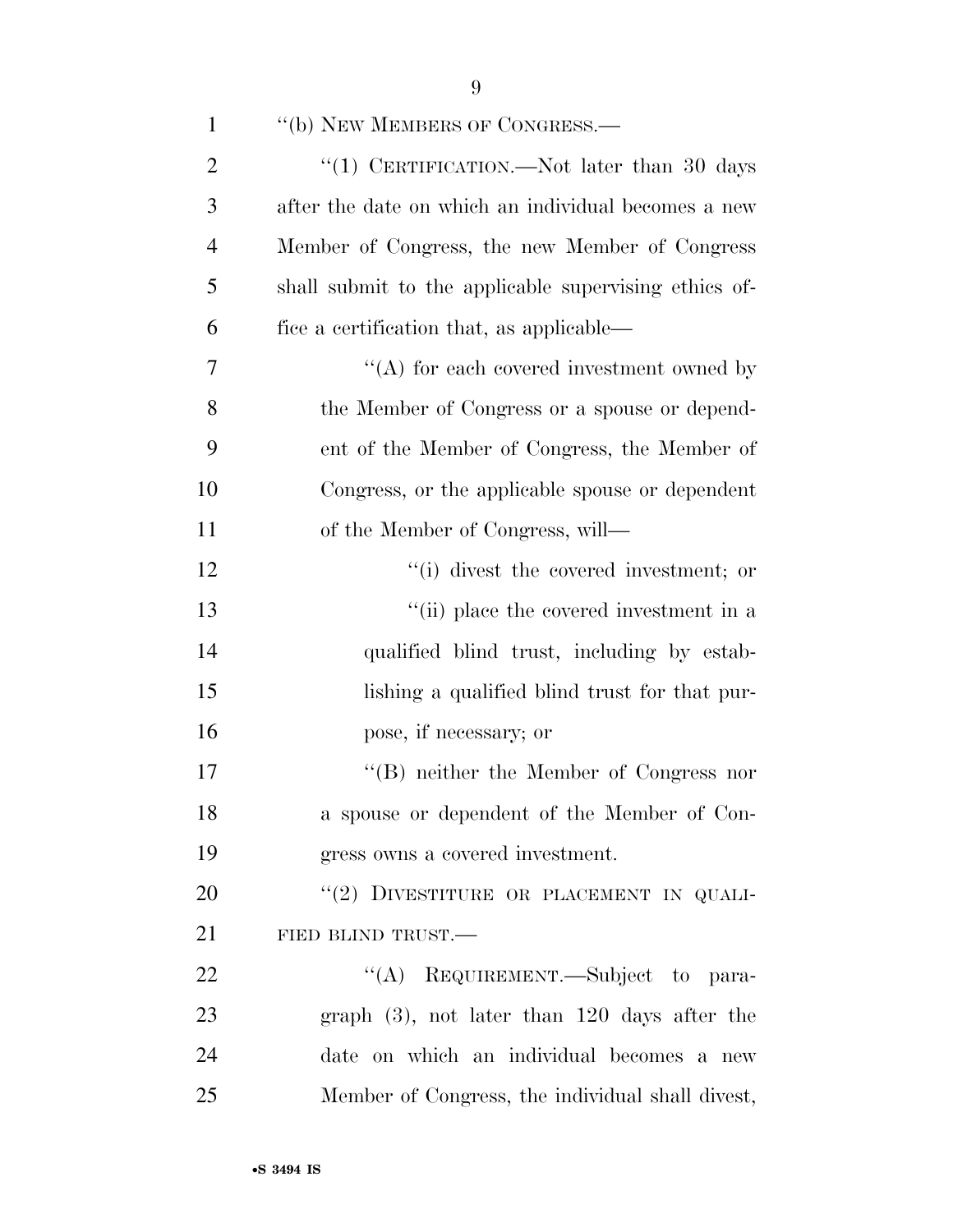| $\mathbf{1}$   | or place in a qualified blind trust (including by      |
|----------------|--------------------------------------------------------|
| $\overline{2}$ | establishing a qualified blind trust for that pur-     |
| 3              | pose, if necessary), each covered investment           |
| $\overline{4}$ | owned by the Member of Congress or a spouse            |
| 5              | or dependent of the Member of Congress.                |
| 6              | "(B) DIVESTITURE.— $A$ new Member of                   |
| 7              | Congress shall divest a covered investment held        |
| 8              | by the Member of Congress or a spouse or de-           |
| 9              | pendent of the Member of Congress if—                  |
| 10             | "(i) the Member of Congress, or the                    |
| 11             | applicable spouse or dependent of the                  |
| 12             | Member of Congress, is unable to place the             |
| 13             | covered investment in a qualified blind                |
| 14             | trust by the date described in subpara-                |
| 15             | graph (A); and                                         |
| 16             | "(ii) the Member of Congress fails to                  |
| 17             | obtain an extension pursuant to paragraph              |
| 18             | (3).                                                   |
| 19             | "(3) EXTENSIONS.—If a new Member of Con-               |
| 20             | gress, or a spouse or dependent of the Member of       |
| 21             | Congress, is unable to place a covered investment in   |
| 22             | a qualified blind trust by the date described in para- |
| 23             | graph $(2)(A)$ , the Member of Congress may request,   |
| 24             | and the supervising ethics office may grant, 1 or      |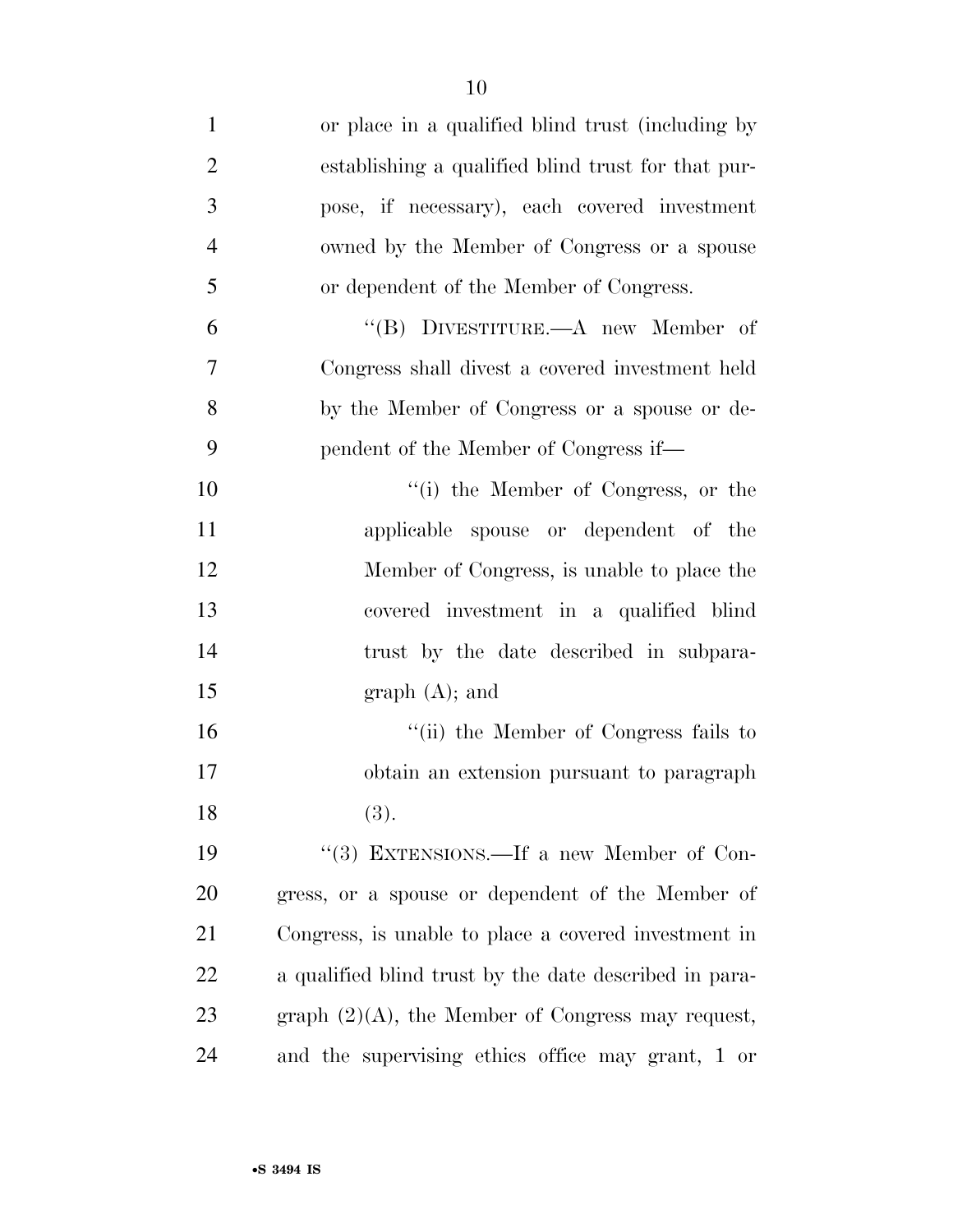| $\mathbf{1}$   | more reasonable extensions, subject to the conditions     |
|----------------|-----------------------------------------------------------|
| $\overline{2}$ | that—                                                     |
| 3              | "(A) the total period of time covered by all              |
| $\overline{4}$ | extensions granted to the Member of Congress              |
| 5              | for the covered investment shall not exceed 180           |
| 6              | days; and                                                 |
| 7              | $\lq\lq (B)$ the period covered by a single exten-        |
| 8              | sion shall be not longer than 45 days.                    |
| 9              | "(c) ACQUISITIONS DURING SERVICE.—                        |
| 10             | "(1) IN GENERAL.—Subject to paragraph $(2)$ ,             |
| 11             | and any applicable rules issued pursuant to sub-          |
| 12             | section $(h)(3)$ , effective beginning on the date of en- |
| 13             | actment of the Ban Congressional Stock Trading            |
| 14             | Act, a Member of Congress, and a spouse or depend-        |
| 15             | ent of the Member of Congress, may not acquire a          |
| 16             | covered investment.                                       |
| 17             | $``(2)$ INHERITANCES.—                                    |
| 18             | "(A) IN GENERAL.—Subject to subpara-                      |
| 19             | graph (B), a Member of Congress or a spouse               |
| 20             | or dependent of a Member of Congress who in-              |
| 21             | herits a covered investment shall divest or place         |
| 22             | the covered investment in a qualified blind trust         |
| 23             | by not later than 120 days after the date on              |
| 24             | which the covered investment is inherited.                |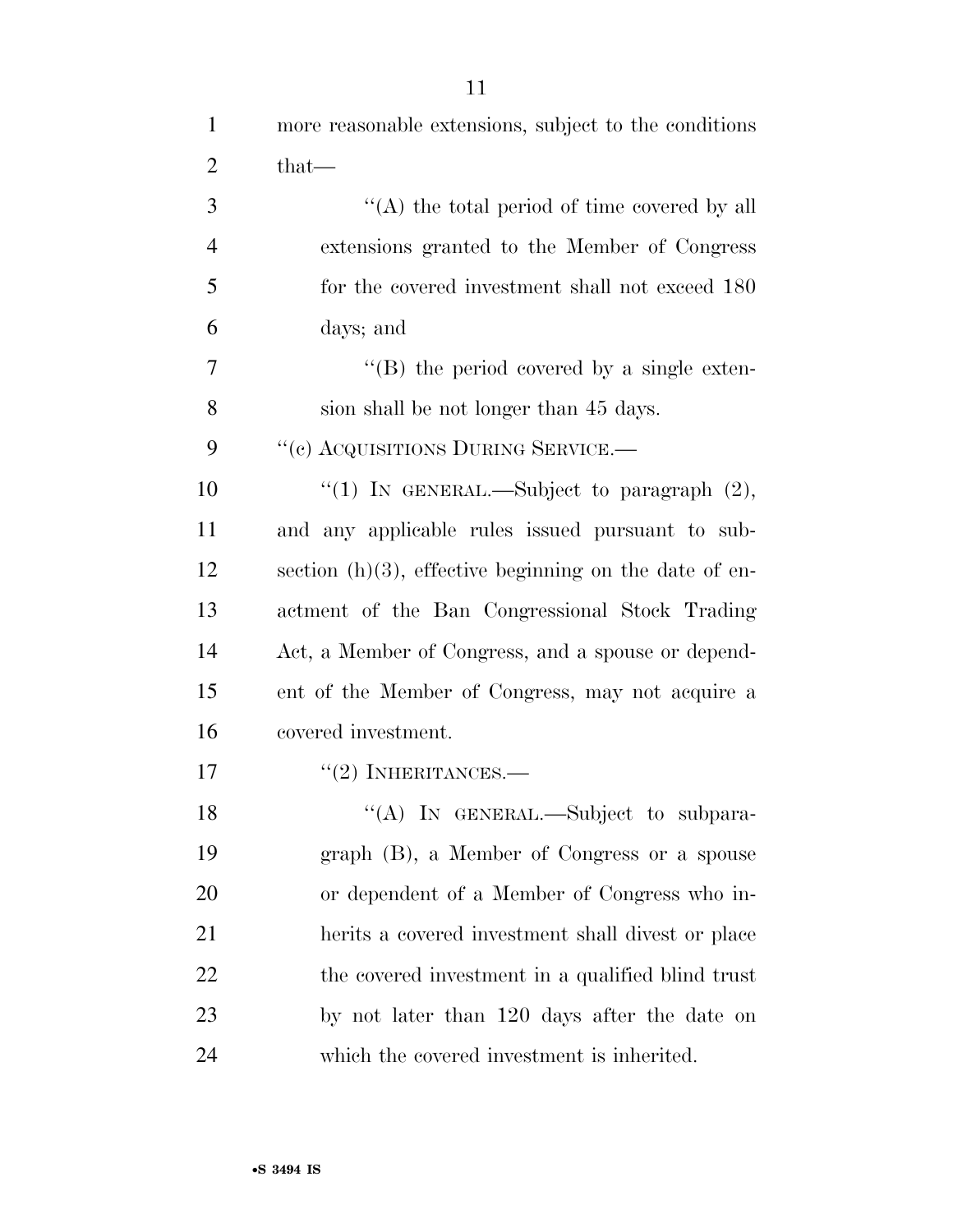| $\mathbf{1}$   | "(B) EXTENSIONS.—If a Member of Con-                              |
|----------------|-------------------------------------------------------------------|
| $\overline{2}$ | gress, or a spouse or dependent of the Member                     |
| 3              | of Congress, is unable to place a covered invest-                 |
| $\overline{4}$ | ment in a qualified blind trust by the date de-                   |
| 5              | scribed in subparagraph $(A)$ , the Member of                     |
| 6              | Congress may request, and the supervising eth-                    |
| 7              | ics office may grant, 1 or more reasonable ex-                    |
| 8              | tensions, subject to the conditions that—                         |
| 9              | "(i) the total period of time covered                             |
| 10             | by all extensions granted to the Member of                        |
| 11             | Congress for the covered investment shall                         |
| 12             | not exceed 180 days; and                                          |
| 13             | "(ii) the period covered by a single ex-                          |
| 14             | tension shall be not longer than 45 days.                         |
| 15             | "(d) MINGLING OF ASSETS.—A spouse or dependent                    |
| 16             | of a Member of Congress may place a covered investment            |
|                | 17 in a qualified blind trust established by the Member of        |
|                | 18 Congress under subsection $(a)(1)(A)(ii)$ or $(b)(1)(A)(ii)$ . |
| 19             | "(e) SEPARATION FROM SERVICE AND COOLING-OFF                      |
| 20             | PERIOD REQUIRED FOR CONTROL.—During the period                    |
| 21             | beginning on the date on which an individual becomes a            |
| 22             | Member of Congress and ending on the date that is 180             |
| 23             | days after the date on which the individual ceases to serve       |
| 24             | as a Member of Congress, the Member of Congress, and              |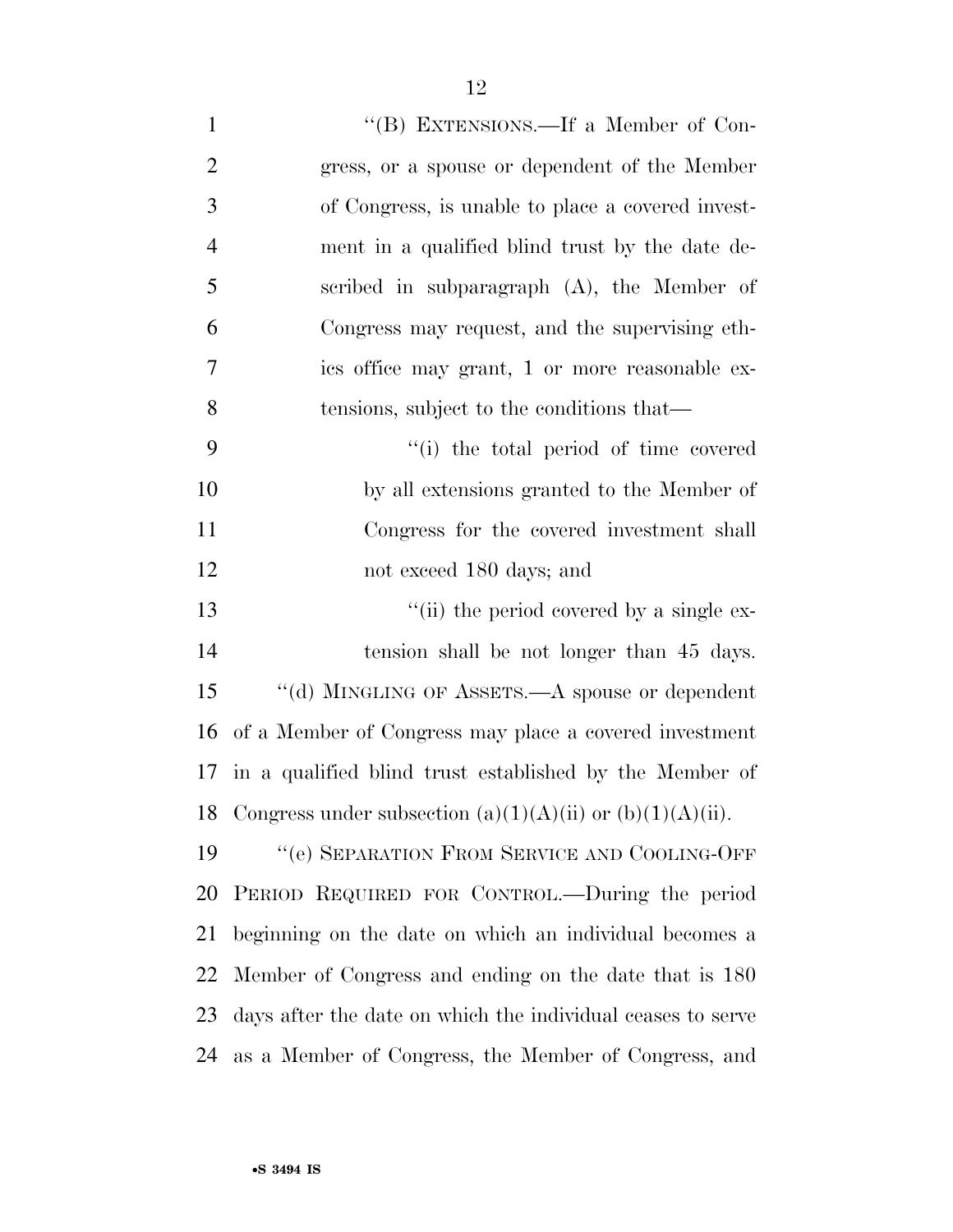| 3              | $\lq(1)$ dissolve any qualified blind trust in which |
|----------------|------------------------------------------------------|
| $\overline{4}$ | a covered investment has been placed pursuant to     |
| 5              | subsection (a), (b), (c)(2), or (d); or              |
| 6              | $(2)$ except as provided in this section, other-     |
| 7              | wise control a covered investment.                   |
| 8              | "(f) REPORTING REQUIREMENTS.—                        |
| 9              | "(1) SUPERVISING ETHICS OFFICES.—Each su-            |
| 10             | pervising ethics office shall make available on the  |
| 11             | public website of the supervising ethics office—     |
| 12             | "(A) a copy of-                                      |
| 13             | "(i) each certification submitted to                 |
| 14             | the supervising ethics office under sub-             |
| 15             | section (a)(1) or (b)(1);                            |
| 16             | "(ii) each qualified blind trust agree-              |
| 17             | ment of each Member of Congress;                     |
| 18             | "(iii) each notice and other docu-                   |
| 19             | mentation submitted to the supervising               |
| 20             | ethics office under paragraph $(2)$ or $(3)$ ;       |
| 21             | and                                                  |
| 22             | "(iv) each notice, rule, and other doc-              |
| 23             | umentation issued or received by the su-             |
| 24             | pervising ethics office under subsection (g);        |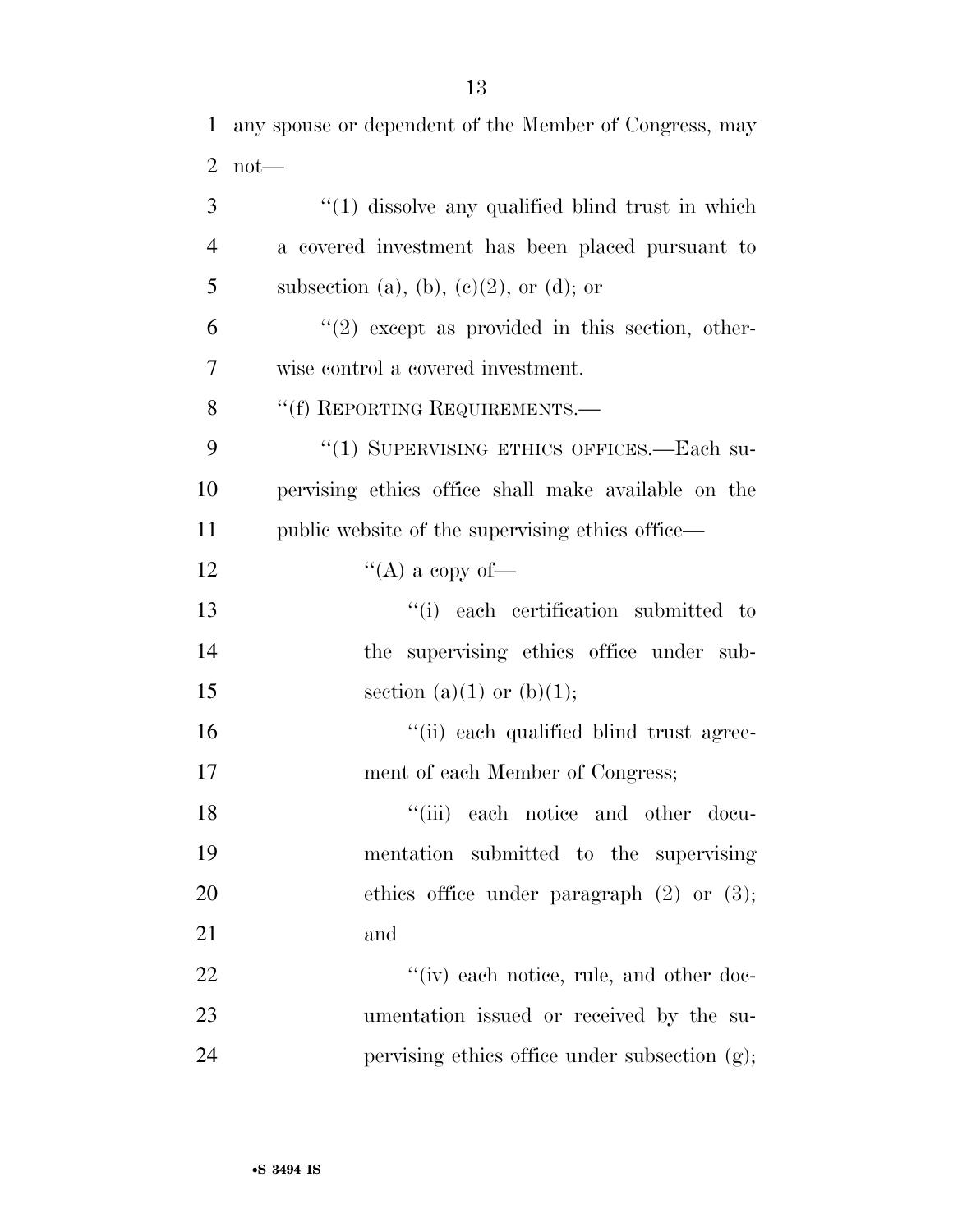| $\mathbf{1}$   | $\lq\lq$ (B) a schedule of all assets placed in a      |
|----------------|--------------------------------------------------------|
| $\overline{2}$ | qualified blind trust by each Member of Con-           |
| 3              | gress and interested party; and                        |
| $\overline{4}$ | "(C) a description of each extension grant-            |
| 5              | ed, and each civil penalty imposed, pursuant to        |
| 6              | this section.                                          |
| 7              | "(2) TRUSTEES.—Each trustee of a qualified             |
| 8              | blind trust established by a Member of Congress        |
| 9              | shall submit to the Member of Congress and the ap-     |
| 10             | plicable supervising ethics office a written notice in |
| 11             | any case in which the trustee—                         |
| 12             | $\lq\lq$ learns that—                                  |
| 13             | "(i) an interested party has obtained                  |
| 14             | knowledge of any trust property other than             |
| 15             | the initial property of the qualified blind            |
| 16             | trust; or                                              |
| 17             | "(ii) the value of the initial property                |
| 18             | of the qualified blind trust is less than              |
| 19             | $$1,000;$ or                                           |
| 20             | $\lq\lq$ divests any initial property of the           |
| 21             | qualified blind trust.                                 |
| 22             | "(3) MEMBERS OF CONGRESS.—Each Member                  |
| 23             | of Congress who is a beneficiary of a qualified blind  |
| 24             | trust shall submit to the applicable supervising eth-  |
| 25             | ics office—                                            |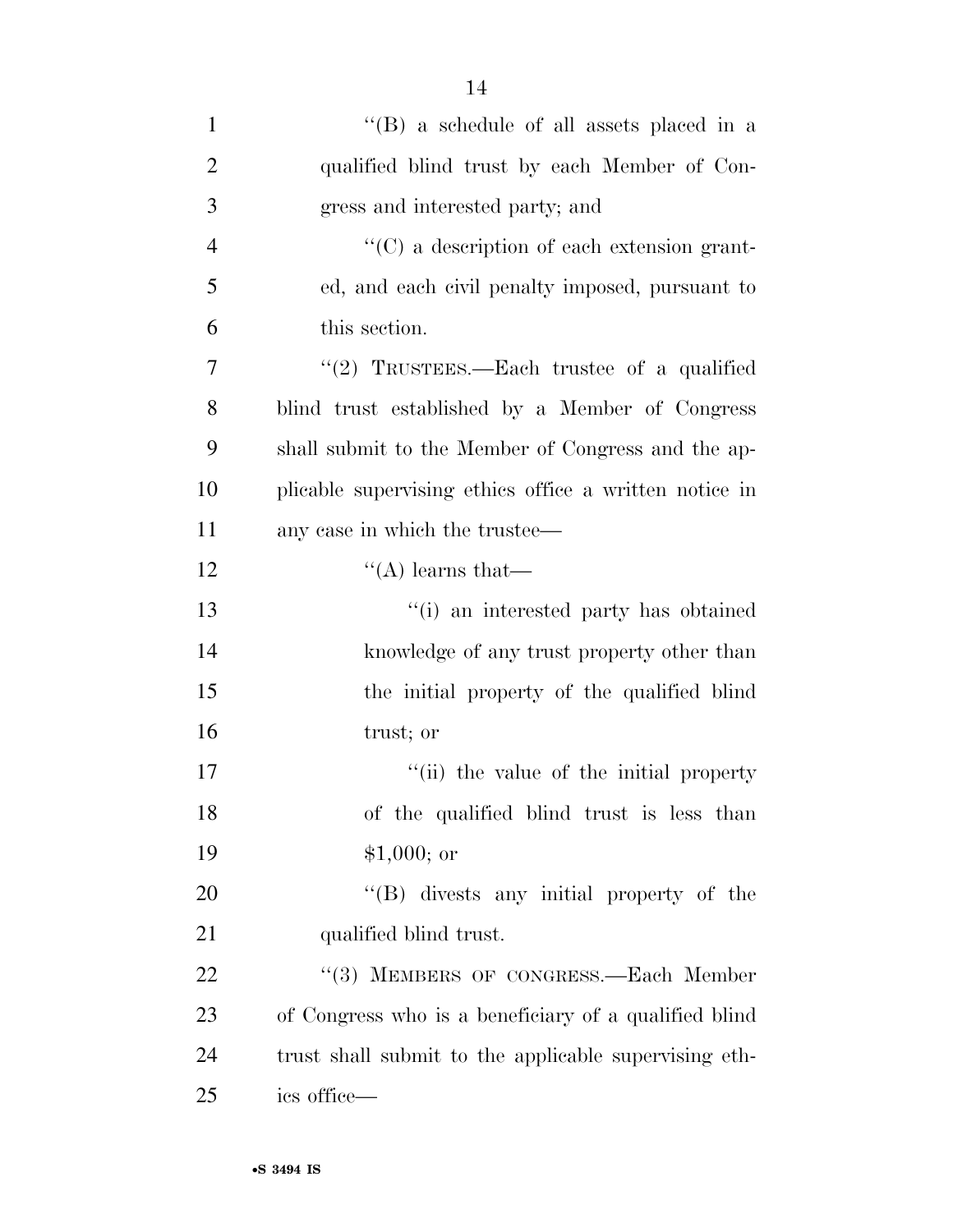| $\mathbf{1}$   | "(A) a copy of the executed qualified blind             |
|----------------|---------------------------------------------------------|
| $\overline{2}$ | trust agreement by not later than 30 days after         |
| 3              | the date of execution;                                  |
| $\overline{4}$ | $\lq\lq$ (B) a list of each asset and each financial    |
| 5              | interest transferred to the qualified blind trust       |
| 6              | by an interested party by not later than 30             |
| 7              | days after the date of the transfer;                    |
| 8              | "(C) a copy of each notice submitted to the             |
| 9              | Member of Congress under paragraph (2) by               |
| 10             | not later than 30 days after the date of receipt;       |
| 11             | $\lq\lq$ (D) a written notice that an interested        |
| 12             | party has obtained knowledge of any holding of          |
| 13             | the qualified blind trust by not later than the         |
| 14             | date that is 30 days after the date on which the        |
| 15             | Member of Congress discovered that the knowl-           |
| 16             | edge had been obtained; and                             |
| 17             | $\lq\lq(E)$ a written notice of dissolution of the      |
| 18             | qualified blind trust by not later than 30 days         |
| 19             | after the date of dissolution.                          |
| 20             | $``(g)$ ENFORCEMENT.—                                   |
| 21             | "(1) IN GENERAL.—The applicable supervising             |
| 22             | ethics office shall provide a written notice (including |
| 23             | notice of the potential for civil penalties under para- |
| 24             | graph $(2)$ ) to any Member of Congress who fails—      |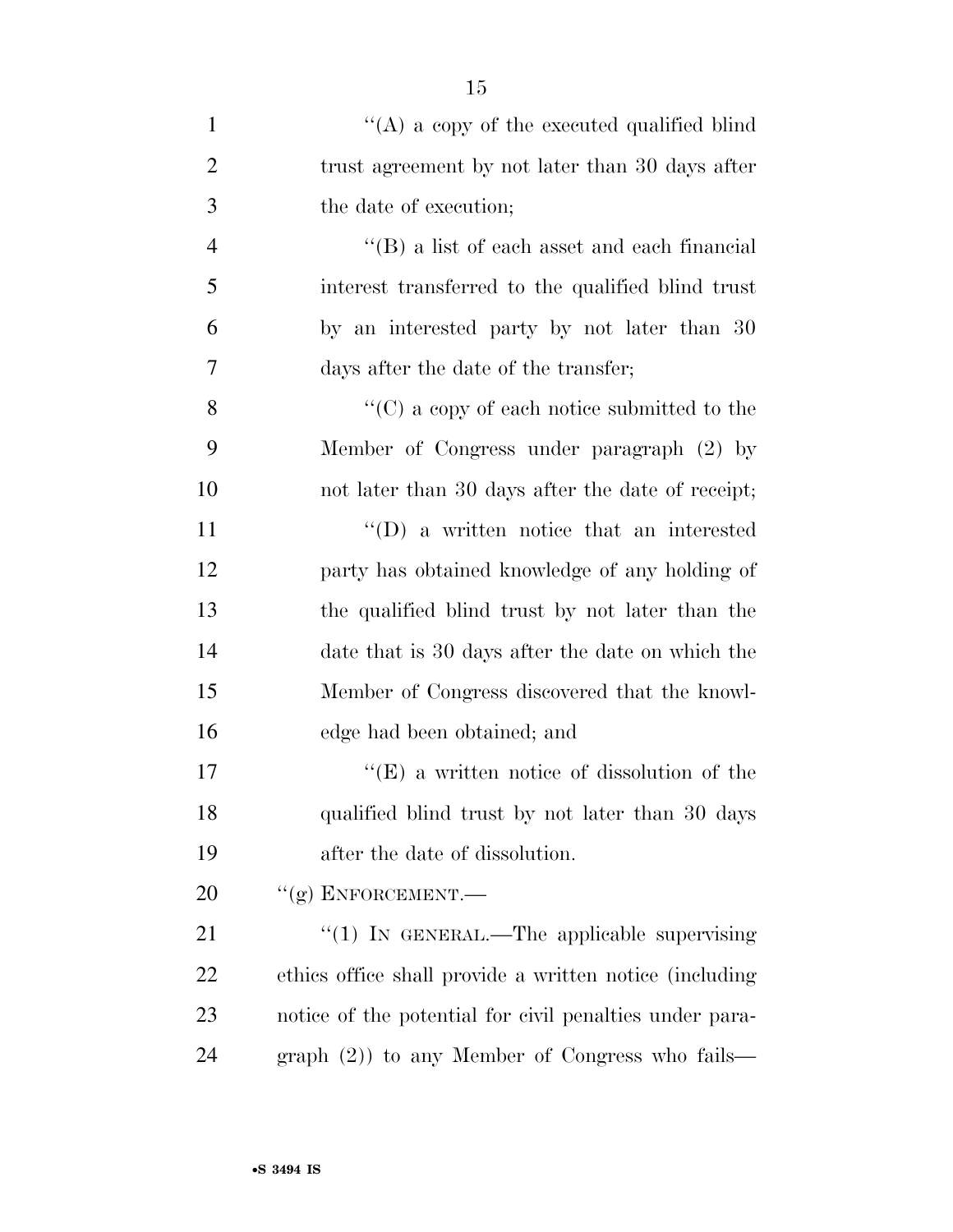1  $\langle (A) \rangle$  to submit a certification under sub-2 section (a)(1) or (b)(1) by the date on which 3 the certification is required to be submitted; or 4  $"$ (B) to place 1 or more covered invest-5 ments owned by the Member of Congress or a 6 spouse or dependent of the Member of Congress 7 in a qualified blind trust in accordance with 8 subsection (a)(2), (b)(2), (c)(2)(C)(i)(II), or 9 (e)(2)(A) by the applicable deadline, subject to 10 any extension under subsection  $(a)(3)$ ,  $(b)(3)$ , 11 or  $(e)(2)(B)$ . 12 "(2) CIVIL PENALTIES.— 13 "(A) IN GENERAL.—A supervising ethics 14 office shall impose a civil penalty, in the 15 amount described in subparagraph (B), on a 16 Member of Congress to whom a notice is pro-17 vided under subparagraph (A) or (B) of para-18 graph (1)— 19 ''(i) on the date that is 30 days after 20 the date of provision of the notice; and 21 ''(ii) not less frequently than once 22 every 30 days thereafter. 23 "'(B) AMOUNT.—The amount of each civil 24 penalty imposed on a Member of Congress pur-25 suant to subparagraph (A) shall be equal to the